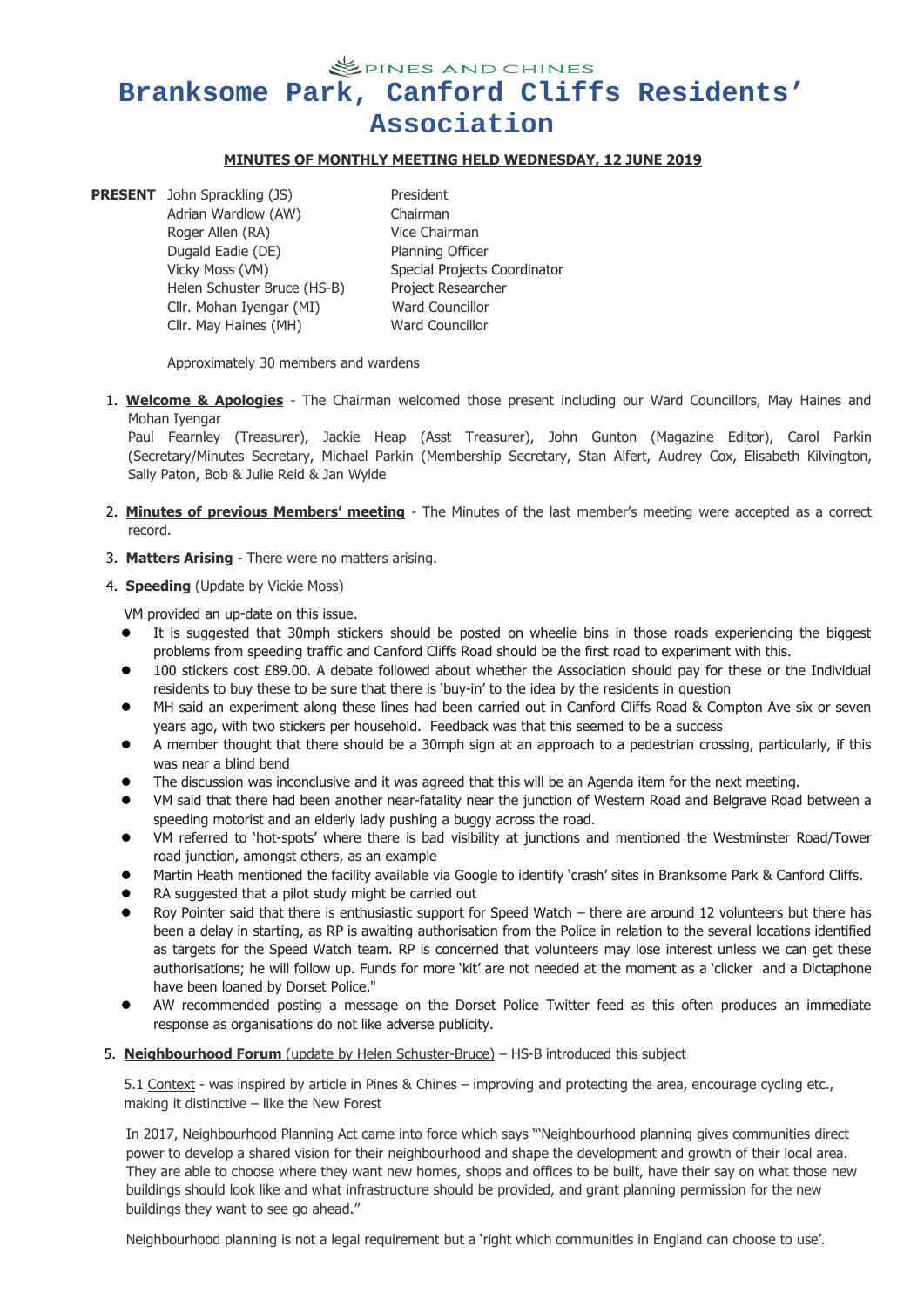## **SPINES AND CHINES Branksome Park, Canford Cliffs Residents' Association**

Several adjacent areas have gone down this route or are doing so – Broadstone plan came into being in 2018. there's one for the Poole Quay area and Sandbanks are going through the process.

A meeting has been held with Paul Codova from Sandbanks Community Group (formerly the Sandbanks Association) and provided an up-date of the Group's progress to date.

5.2 Process - Lots of stages: Draft a vision, consultation with residents, detailed study of the area, send out questionnaires, commission specialist reports, prepare the plan, more consultation and finally a referendum and adoption. Takes time - Broadstone process started in 2012 – plan adopted in 2018.

5.3 Areas that could be included in the plan - Green spaces, private & public – incl. beaches and Chines, wildlife corridors – encourage volunteering like Pinecliff Garden

Access & movement – environmentally friendly access to beaches / traffic calming, parking

Sustainability – eg encourage cycling & walking by labelling bridleways/footpaths

Housing – reduce wasteful rebuilding/ policy on plot division

Economy – involve local businesses, restaurants and useful services eg post offices

5.4 Pros & Cons - What's the alternative – umbrella general plan is imposed

Conservation areas – are they working/ being upheld

Costs - financial/time/bureaucracy

5.5 How to take forward - VM & HS-B to carry out more research.

Meet Martha Covell from ECA Architecture – who has experience of developing plans.

Find out who to liaise with at new BCP Council and meet them.

Speak to Broadstone and get their experience  $-$  pros and cons

Find out about funding/grants

Write an article for P&C magazine and invite comments – pre consultation with the area

Do a degree in planning!

5.6 What residents can do – it has to be a community effort:

Read up about plans – Neighbourhood development websites gov.uk one/ read Broadstone plan

Think about people who might like to be involved, especially those with planning/ project management backgrounds – it will need a TEAM of movers & shakers

#### 6. **Planning Report** (Update by Dugald Eadie)

### **List 15 - 22 included (31 May 19)**

It is 8 weeks since the last report, and there has been very little activity. There are now 3 cases awaiting Appeal decisions, and at least 10 applications awaiting planning decisions. Presumably the Council merger is one reason for this, plus a general lack of enthusiasm for new projects, asthe property market has stalled (particularly at levels over £1m).

Unusually, in this 8 week period, there is not a single decision to report, and only one new application and one new appeal..

### **APPLICATIONS**

### **APP/19/00622/F 22/05/19**

56 The Avenue - Work has already started on this site, but the developer has now put in an application to add another storey to the block of flats, increasing it from 9 to 11 apartments. BPCCRA has lodged an objection, mainly because of the traffic implications.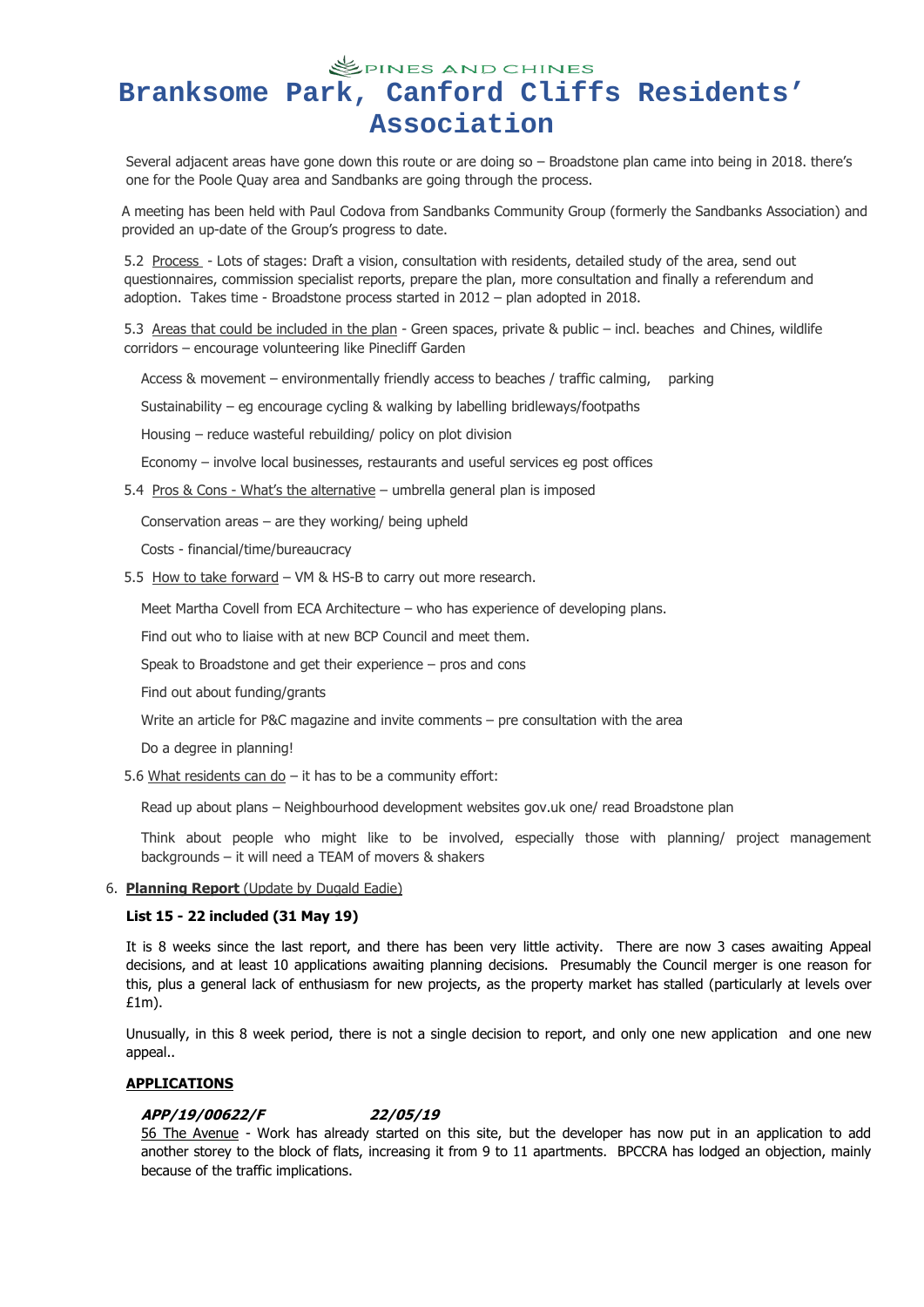**SPINES AND CHINES** 

# **Branksome Park, Canford Cliffs Residents' Association**

### **APP/19/00252/F 13/03/19**

43 Western Road - The previous plan for three blocks of flats was refused by the Planning Committee, but this is yet another proposal, this time for three separate houses. The third house at the back of the site is particularly contentious, as it involves demolishing an old Victorian wall.

### **APP/19/00267/F 28/03/19**

109 Lilliput Road - The previous application for a block of 3 flats was rejected on appeal. This new proposal seems remarkably similar, and it is not clear why any different decision would be expected.

#### **APP/19/00214/F 20/02/2019**

9 Martello Road South -This amended proposal had pre-application advice, and is designed so that the single house is accessed from Oratory Gardens, and the semis from Martello Road South. The semis will be built so that they have the appearance of a single house.

### **APP/18/01616/P 08/01/2019**

18,18a,20,20a,20b Balcombe Road. - Demolish the 5 brand new houses and replace with a block of30 flats. This is one of the most ridiculous applications that I have ever seen, and it has been strongly criticised by lots of neighbours (and by BPCCRA). There has also been press coverage in the Bournemouth Echo and the Sunday Times. Apparently the developer has been unable to sell the five houses, which presumably means they are too expensive, given the density of the site and the awkward location.

#### **APP/18/01671/P 08/01/2019**

19 Wilderton Road.- Demolish bungalow and build a block of 6 flats. Although a previous version of this was refused, the planning consultants are using the argument that the new Poole Local Plan has more relaxed rules. This is ignoring the fact that the site is still in the Conservation Area, and also the rules about development of flats are still quite firm. There have been several well-argued objections from neighbours, and one from BPCCRA.

#### **APP/18/01595/F 11/12/2018**

36 Tower Road - Demolish existing building and build block of 12 flats. The existing building is split into 7 flats, and the proposal uses more of the plot and includes basement parking. Neighbours have already expressed concern about the increased density and the possible damage due to the excavation. A neighbour at the back of the property has already experienced damage from a falling tree due to earlier developments in Tower Road, and is concerned about a very large lime tree.

#### **APP/18/01446/F 7/11/2018**

2 Burton Road/22 Balcombe Road - This appears to be an amended version of a plan already approved, to build a separate house in the garden of the existing one. It is interesting to note that no neighbours have objected, partly because of the much greater worries about the adjoining plot (18/20 Balcombe Road), but also because of the existing permission.

#### **APP/18/01392/P 26/10/2018**

3 Brudenell Road - The house on this site has already been demolished, and a reasonable development has been approved. However, this application is seeking to build a block of 6 flats and a terrace of 3 townhouses. The neighbours are very upset (at least 12 objections), also one from the Society for Poole and from BPCCRA.

#### **APP/18/01273/P 15/10/2018**

6 Burton Road **-** Outline application to demolish existing dwelling and erect a block of 8 no 2 bed and 4 no 3 bed flats with parking, cycle and bin storage. This proposal is completely out of order on the edge of the Conservation Area. **There have already been around 50 objections, including BPCCRA.** The immediate neighbour, in a listed building, has arranged for an objection by a professional planning expert. Apart from the visual impact, there is a lot of concern about parking and traffic issues. Since the last meeting, there have been some amendments to the proposal, leading to another batch of objections.

#### **APPEALS**

An appeal has been lodged (13/03/19) for the **2A Burton Road** proposal to convert a garage to another holiday house. NB This appeal was dismissed on 05 June 2019.

At **12 Western Avenue**, an appeal has been lodged (4/04/19) in relation to the refusal of permission to remove several trees on the edge of the new building site.

An appeal has been lodged (24/04/19) for the **20 Leicester Road** site splitting proposal.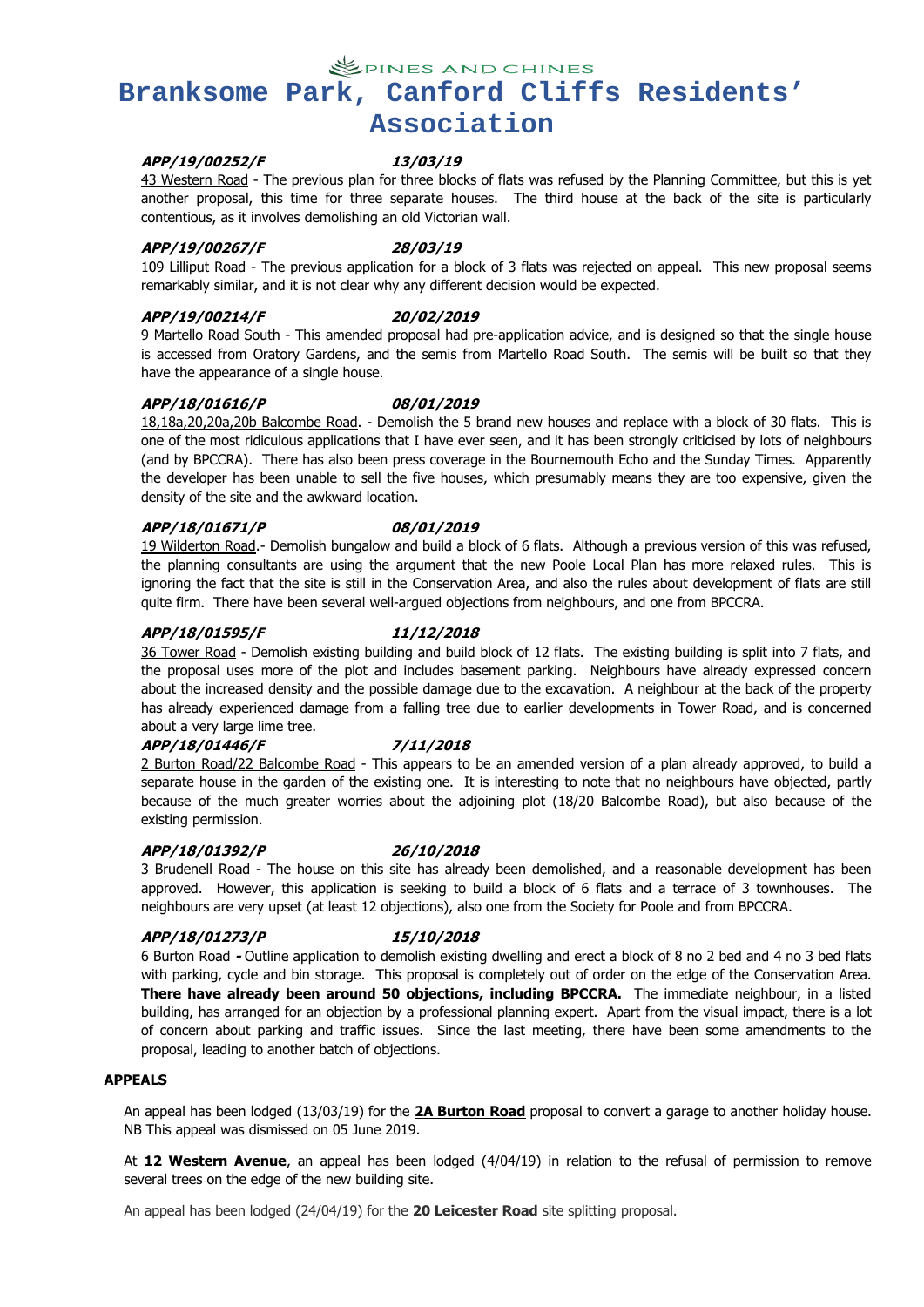# **SPINES AND CHINES Branksome Park, Canford Cliffs Residents' Association**

### 7. **Changes to the Council, how we are affected** (MayHaines & Mohan Iyengar)

### Cllr MH spoke first

- MH handed out copies of the new Organisational Chart for the BCP Council showing the Tier 2 officer (Corporate Director level (5) & Tier 3 officers (Director level (16). The chart does not show the Tier 1 officer, Graham Farrant, the Chief Executive Officer. Still to be added are the Tier 4 officers (Service Unit Heads) of which there is likely to be a number, judging by the number of services listed for each Director.
- Cllr MH went on to explain that the BCP Council is now run by the Unity Alliance (coalition of non Conservative Councillors).. The political composition of the council based on the political groups viz

| 36 Councillors                      |
|-------------------------------------|
| 15 Councillors                      |
| 8 Councillors                       |
| 8 Councillors                       |
| The Bournemouth Group 4 Councillors |
| 3 Councillors                       |
| 2 Councillors                       |
|                                     |

- Residents should not see much of a difference in the services provided but where it will change will be the allocation of 'spare funds' The Council has still to decide on its 'priorities' and details are expected to be available next month.
- Cllr MH has been unsuccessful in her efforts to arrange a Traffic survey for Branksome Park, owing to insufficient **resources**
- Cllr MH said that the E-Petition facility should be re-instated on the BCP website 'sooner rather than later'.
- Residents should continue to refer all Ward matters such as planning, speeding and pot-holes etc to Cllrs MH or MI.

### Cllr MI then spoke

- Ward boundaries large unchanged. Area around Salterns has been moved into Penn Hill Ward and most of Cassel Ave is now in the Ward. Members were reminded that the North side of Lindsay Road was successfully retained in the Ward.
- Business will continue as usual
- Reminded members that the Ward Councillors had successfully resisted the introduction of Pay & Display Parking Meters on roads adjacent to beaches in Branksome Park & Canford Cliffs.
- The Unity Alliance must be a 'functioning' Council
- The proposal for three Planning Committees for Bournemouth, Christchurch & Poole is being discussed
- Doug Evans, Poole Planning officer, is still considering a number of the outstanding controversial Planning Applications in the Ward and these are "weeks away" from decisions being taken

 $\bullet$  and  $\bullet$  and  $\bullet$  and  $\bullet$ 

Vicky Moss asked if the Head of Transportation had been appointed but MI said no.

Chris Stracey expressed his concern that it was reported that in that day's Daily Echo that the eight Conservative Councillors on the Overview & Scrutiny Board had voted against the proposal at the previous Monday's meeting to spend around £0.5m on re-instating certain Public Toilets in Poole. MI said that he had had a meeting in London on that day and was unable to attend the meeting but, had he been there, he would have voted in favour of the proposal.

RA reported that he, JS & Diana Sprackling had attended the Cabinet meeting that morning and the proposal will go ahead, as the Cabinet had voted in favour of this recommendation

John Mills asked if the flooding outside 18-20 Balcombe Road could be investigated.

Roy Pointer, referring to the projected £50m shortfall for the fiscal year 1920/21, asked how many tiers of management are proposed and was informed that it was likely to be five.

### **8. Any Other Business**

Strength of Association – AW spoke of his admiration that so many people were galvanised into action on the previous Sunday when the Association was alerted to the felling of a large tree at 36 Western Ave on a Sunday afternoon. This is, usually, an indication that the tree work is unauthorised. In the event. It was authorised. The Planning Enforcement officer writes "Just Visited the property and examined the tree which had a significantly decayed trunk. Home owner tells me the tree was felled by Alan Pope (tree surgeon) under a seven day order (dangerous tree) following the loss of <sup>a</sup> significant limb, which wrote of his car and damaged his neighbours garage. He tells me the tree team authorised the felling last week. Thank you everyone for letting me and taking the photographs, really appreciated. "